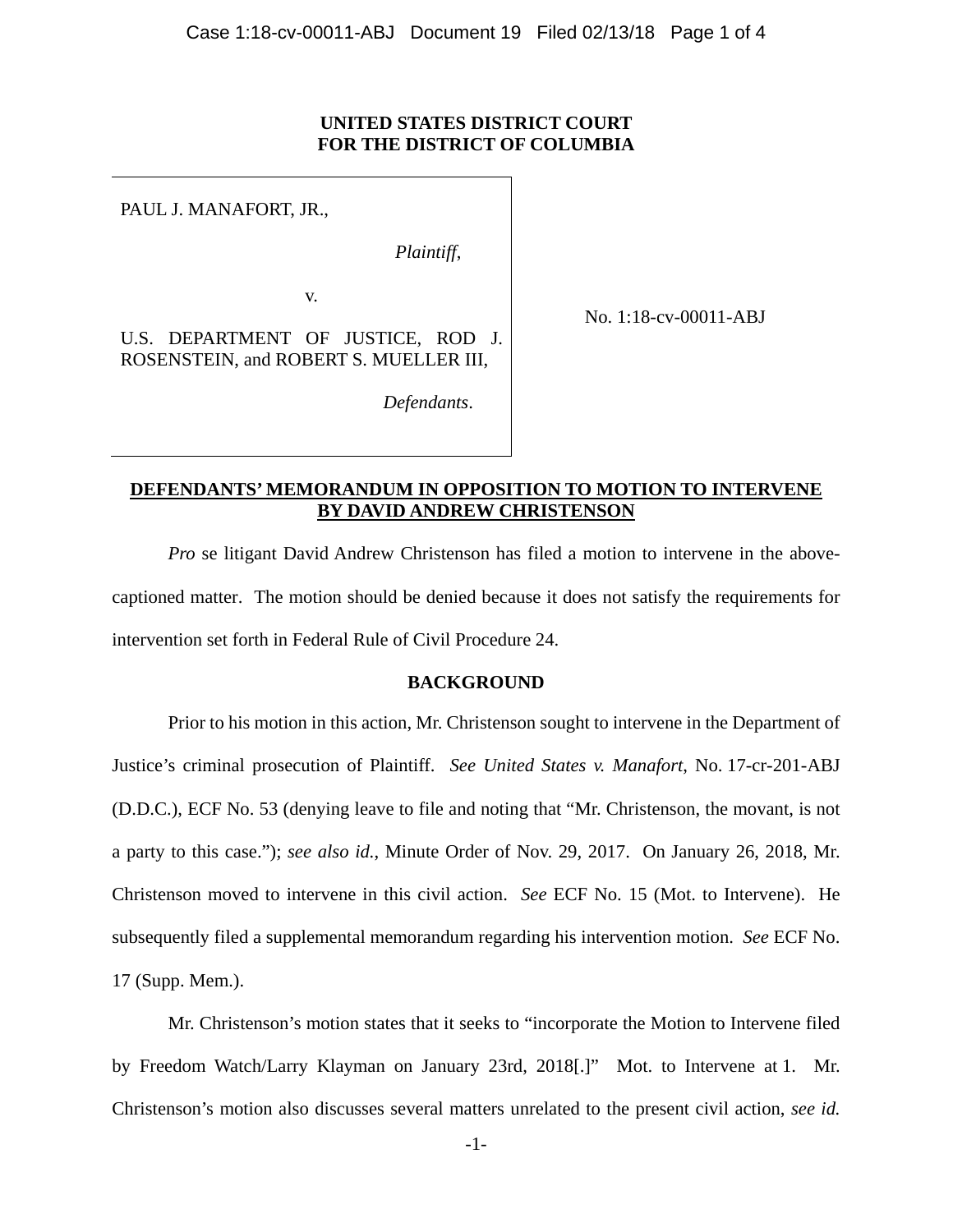at 1-2, and contains approximately 80 pages of exhibits, which primarily appear to be copies of documents that Mr. Christenson has sought to file in other court proceedings, *see id.* at 3-89. The Government now files this opposition to Mr. Christenson's motion to intervene.

#### **ARGUMENT**

To the extent Mr. Christenson simply seeks to join or support the motion to intervene previously filed by Freedom Watch Inc., *see* ECF No. 9, the Government hereby opposes such intervention for all of the reasons previously set forth in its opposition to that intervention motion. *See* ECF No. 18. To the extent the Court construes Mr. Christenson's filing as seeking intervention in his own name or on some additional basis, that request also should be denied, for several reasons.

First, Mr. Christenson has failed to comply with Rule 24(c), which requires that a motion for intervention "be accompanied by a pleading that sets out the claim or defense for which intervention is sought." Fed. R. Civ. P. 24(c). Absent this pleading, it is particularly difficult to discern the precise claim(s) that Mr. Christenson seeks to advance here. Thus, the motion should be denied on this basis alone. *See Brown v. Colegio de Abogados de Puerto Rico*, 277 F.R.D. 73, 76 (D.P.R. 2011) (denying intervention for failure to attach a pleading because "[t]he requirements under Rule 24(c) are mandatory").

Second, Mr. Christenson's motion and supplemental memorandum largely discuss matters that are wholly unrelated to the Plaintiff's claims here. *See* Mot. to Intervene at 1-2; Supp. Mem. at 1-2. Even if the Court could discern the precise claim(s) that Mr. Christenson seeks to advance, therefore, those claims would not constitute "a legally protected interest in the action" as required for intervention as-of-right under Rule 24(a), *see SEC v. Prudential Sec., Inc.*, 136 F.3d 153, 156 (D.C. Cir. 1998), nor would they constitute "a claim or defense that shares with the main action a common question of law or fact" as required for permissive intervention under Rule 24(b). Similarly, Mr. Christenson's motion does not establish that he possesses Article III standing to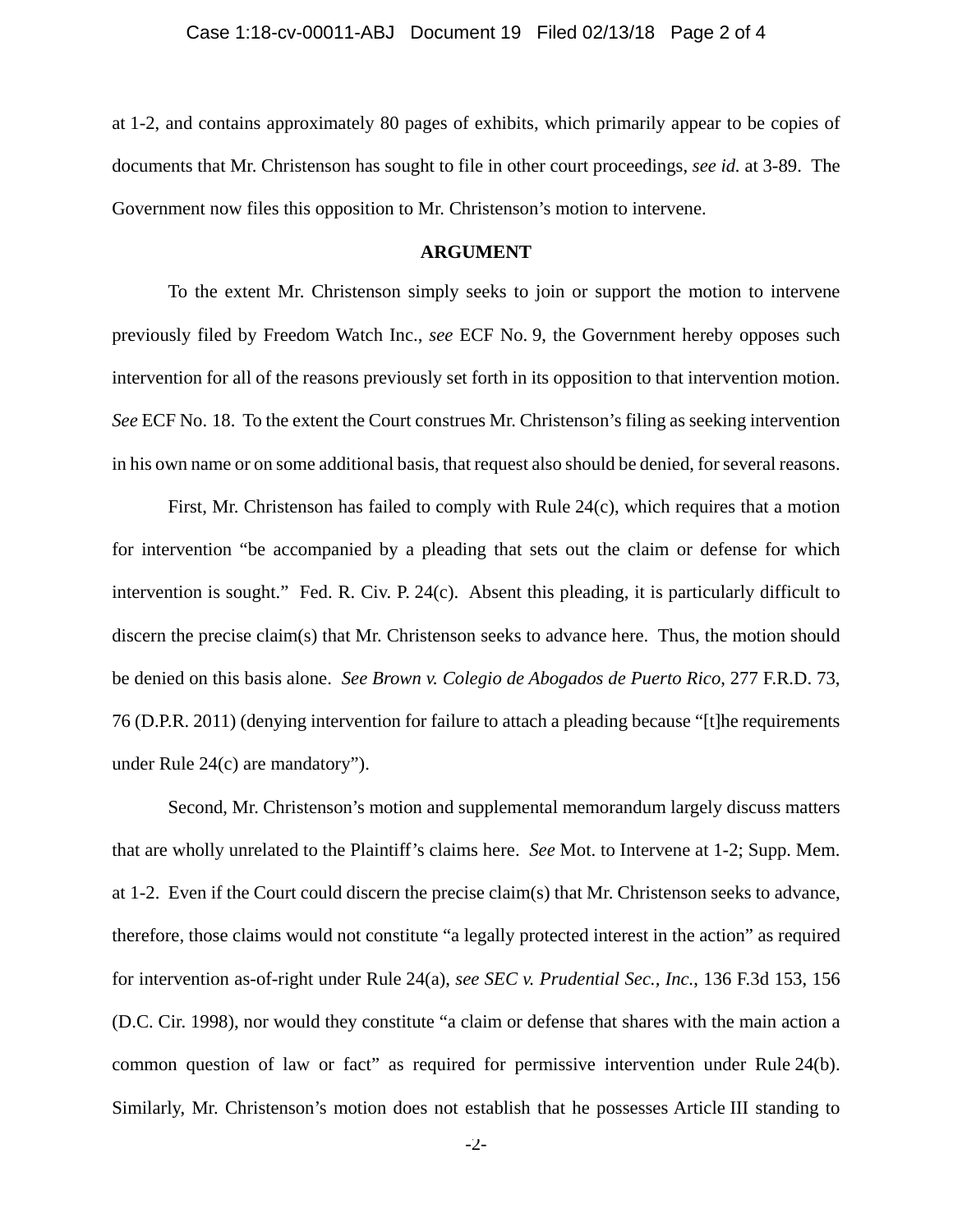#### Case 1:18-cv-00011-ABJ Document 19 Filed 02/13/18 Page 3 of 4

pursue any claims related to the various matters of public interest discussed in his motion. *See Keepseagle v. Vilsack*, 307 F.R.D. 233, 245 (D.D.C. 2014) (holding that a putative intervenor's "lack of standing also dooms their request for permissive intervention" (citation omitted)); *Jones v. Prince George's Cnty., Md.*, 348 F.3d 1014, 1017 (D.C. Cir. 2003) ("In addition to satisfying the four elements of Rule 24" for intervention as of right, "prospective intervenors in this circuit must possess standing under Article III[.]"); *see also Town of Chester, N.Y. v. Laroe Estates, Inc*., 137 S. Ct. 1645, 1651 (2017) ("[A]n intervenor of right must have Article III standing in order to pursue relief that is different from that which is sought by a party with standing.").

Finally, Mr. Christenson does not satisfy any of the other elements necessary for intervention. To the extent he seeks intervention as of right, he does not explain how resolution of Plaintiff's claims "may as a practical matter impair or impede [his] ability to protect [his] interest," or how the "existing parties" are inadequate to "represent that interest." Fed. R. Civ. P. 24(a)(2); *see also Wildearth Guardians v. Salazar*, 272 F.R.D. 4, 13 (D.D.C. 2010). And with respect to permissive intervention under Rule 24(b), Mr. Christenson's lengthy and difficult to understand filings would likely "unduly delay or prejudice the adjudication of the original parties' rights." Fed. R. Civ. P. 24(b)(3).

Because Mr. Christenson's motion does not meet the requirements for either type of intervention under the Federal Rules of Civil Procedure, Defendants respectfully request that the motion be denied.

#### **CONCLUSION**

For the foregoing reasons, the Court should deny Mr. Christenson's motion to intervene.

Dated: February 13, 2018 Respectfully submitted,

JOHN R. TYLER Assistant Director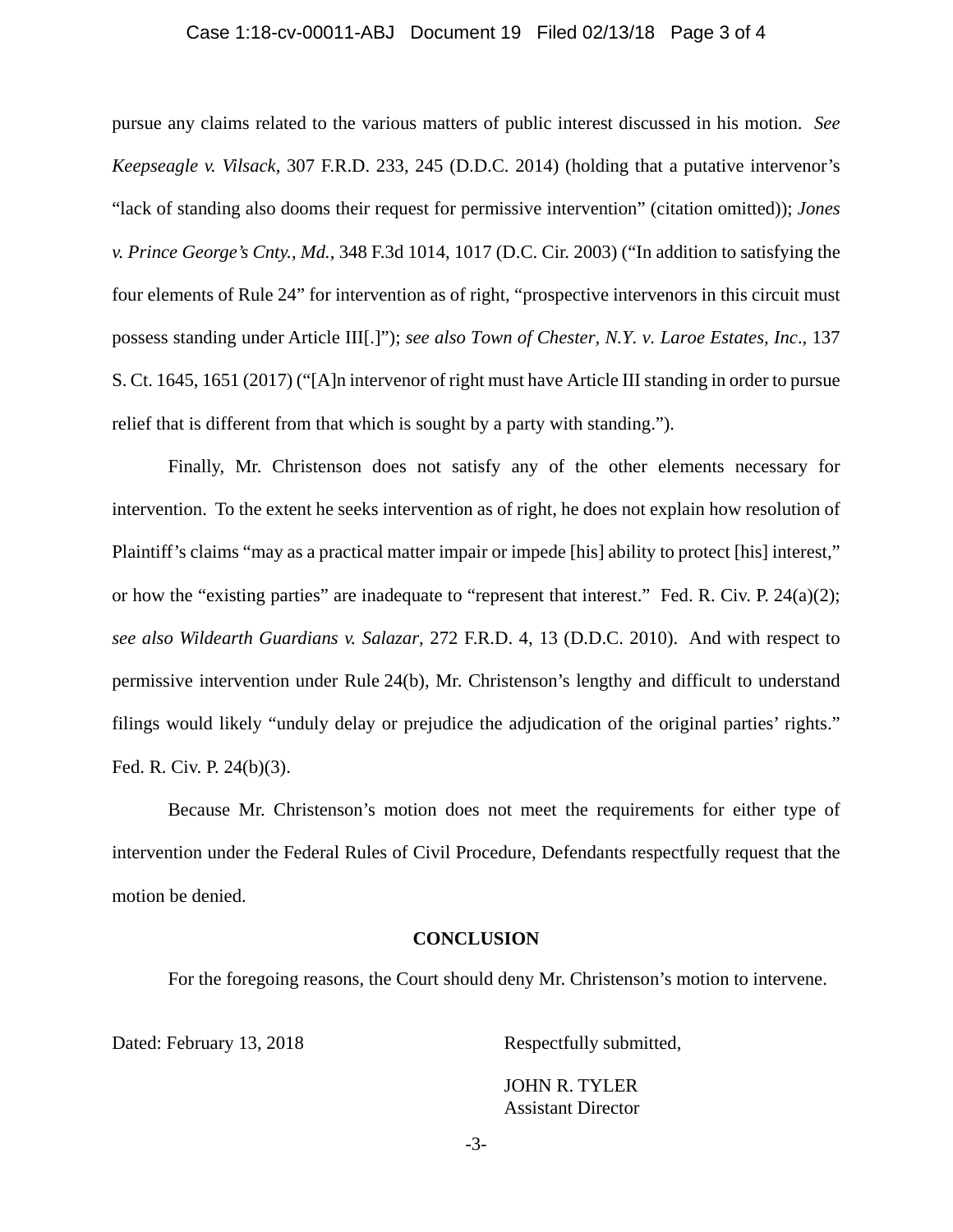*/s/ Anjali Motgi\_\_\_\_\_\_\_\_\_\_\_\_*

ANJALI MOTGI (TX Bar No. 24092864) Trial Attorney DANIEL SCHWEI (N.Y. Bar) Senior Trial Counsel United States Department of Justice 20 Massachusetts Avenue, NW Washington, DC 20530 Tel: (202) 305-0879 Fax: (202) 616-8470 Anjali.Motgi@usdoj.gov